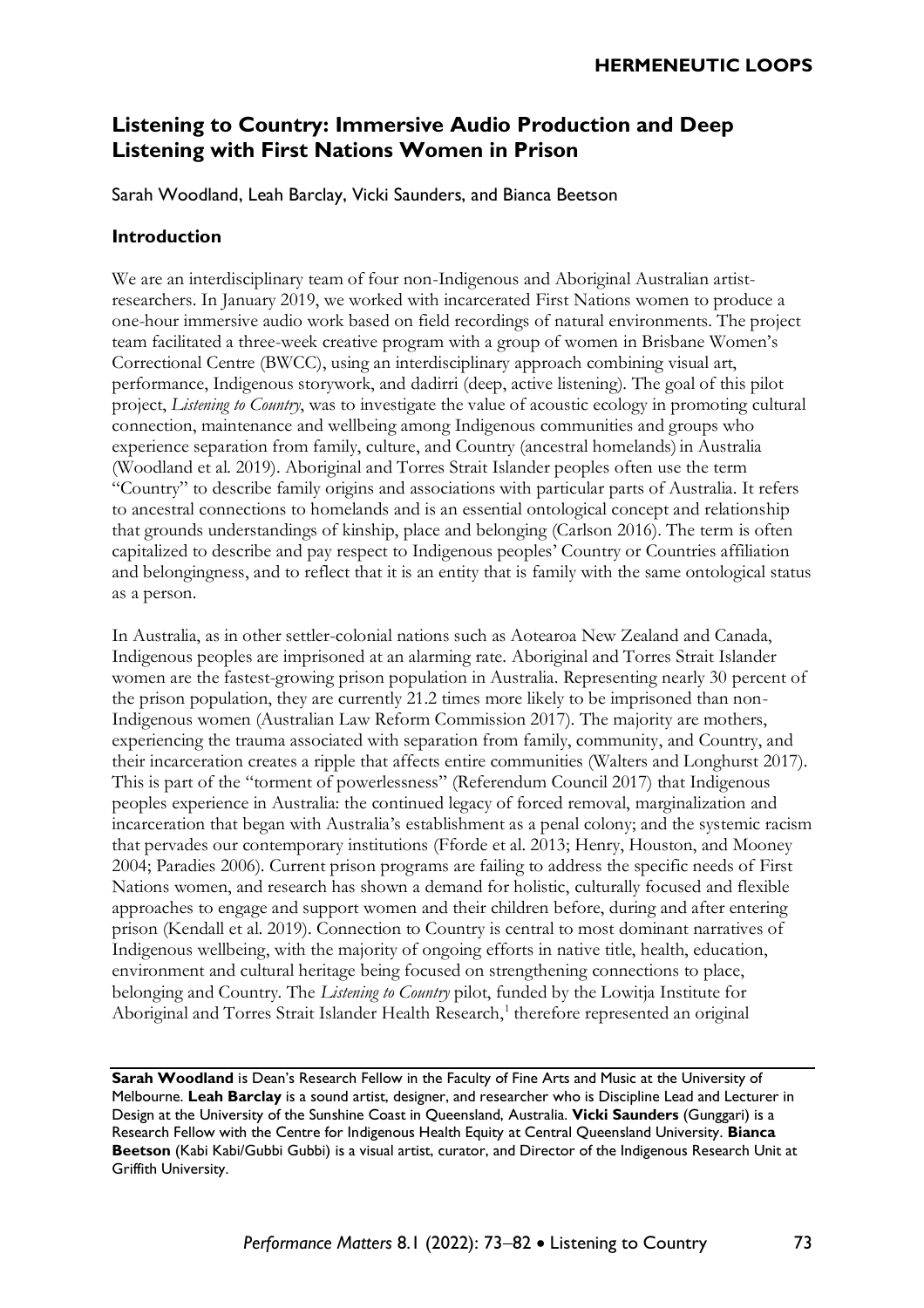experimental creative approach to promoting cultural maintenance and wellbeing among mothers, daughters, sisters, aunties, and grandmothers who are experiencing disconnection from family, culture, and Country in prison.

Our decision to create immersive audio resulted from a direct request from a group of Aboriginal women at BWCC to create, in their words, a "culturally relevant relaxation CD"—a sound recording for the purpose of reducing stress and connecting to natural environments and to Country. From 2011, Sarah Woodland, a non-Indigenous arts practitioner-researcher, had been delivering participatory drama projects in BWCC, and while these projects had been open to both First Nations and non-Indigenous women, more recent works directly addressed the colonial legacies and impacts of female and Indigenous over-incarceration in Australia (Woodland 2019). One of these projects, *Daughters of the Floating Brothel* (2015), was an audio drama that engaged the women in creative processes such as making scripts and monologues, vocal soundscapes, Foley effects and audio production (Woodland 2021). It is likely (although unverified) that the women's participation in these programs led to their request in 2017 for a sound-based project that emphasized Aboriginal and Torres Strait Islander cultures as their next creative endeavour.

Following this request, Woodland enlisted support from Aboriginal artist-researchers Dr. Vicki Saunders (Gunggari) and Dr. Bianca Beetson (Kabi Kabi/Gubbi Gubbi) to colead the project, along with Dr. Leah Barclay (non-Indigenous), a composer, sound artist and acoustic ecologist. The team engaged in extensive consultations with Dr. Claire Walker (Wiradjuri) from the Murridhagun Cultural Centre at Queensland Corrective Services and the Brisbane Council of Elders to shape the project and finalize the logistics and continued these consultations throughout and post-project. Aunty Melita Orcher and Aunty Estelle Sandow<sup>2</sup> from the Council were engaged as cofacilitators for the *Listening to Country* pilot workshop series, and the team also worked closely with the Aboriginal Cultural Liaison Officers within BWCC. This approach reflected our commitment to codesigning the project with Aboriginal and Torres Strait Islander people, a focus on Country as being central to place and belonging and thus healing, and the importance of the Elders' involvement in maintaining a culturally safe, culturally focused and culturally responsive project.

This paper outlines the creative process we undertook with women in the *Listening to Country* pilot at BWCC, as informed by key Indigenous and arts-led theories and practices such as acoustic ecology, dadirri, Indigenous storywork, and arts-led and poetic inquiry. The women in BWCC provided the artist-research team with permission to share the work outside the prison. However, as the soundscape was produced for a very specific purpose inside the prison—that is, to facilitate cultural connection and healing for a particular group of women—the version that we shared publicly on the website and in other public forums such as conferences and workshops was adapted with changes that included filters on voices so the participants cannot be identified (available at [www.listeningtocountry.com\)](http://www.listeningtocountry.com/). In this essay, we share details of the creative process that we led inside the prison and a soundscape created by Leah Barclay that features excerpts of the original immersive audio work that the women in BWCC cocreated with the team, some of the original environmental field recordings, and a poem composed and read by Vicki Saunders. We hope that this soundscape evokes in the listener a sensorially enhanced understanding of the project, which encompasses the original pilot work, the original soundscape produced with the women at BWCC and our ongoing engagement with it as artist-researchers. The soundscape was created to engage the listener/reader in understanding the healing potential of environmental sound in a prison context and the ethical tensions, with the poem serving to anchor our positionality as artist-researchers navigating complex ethical and cultural terrain (as we will discuss further below). This approach reflects our ongoing methodology for generating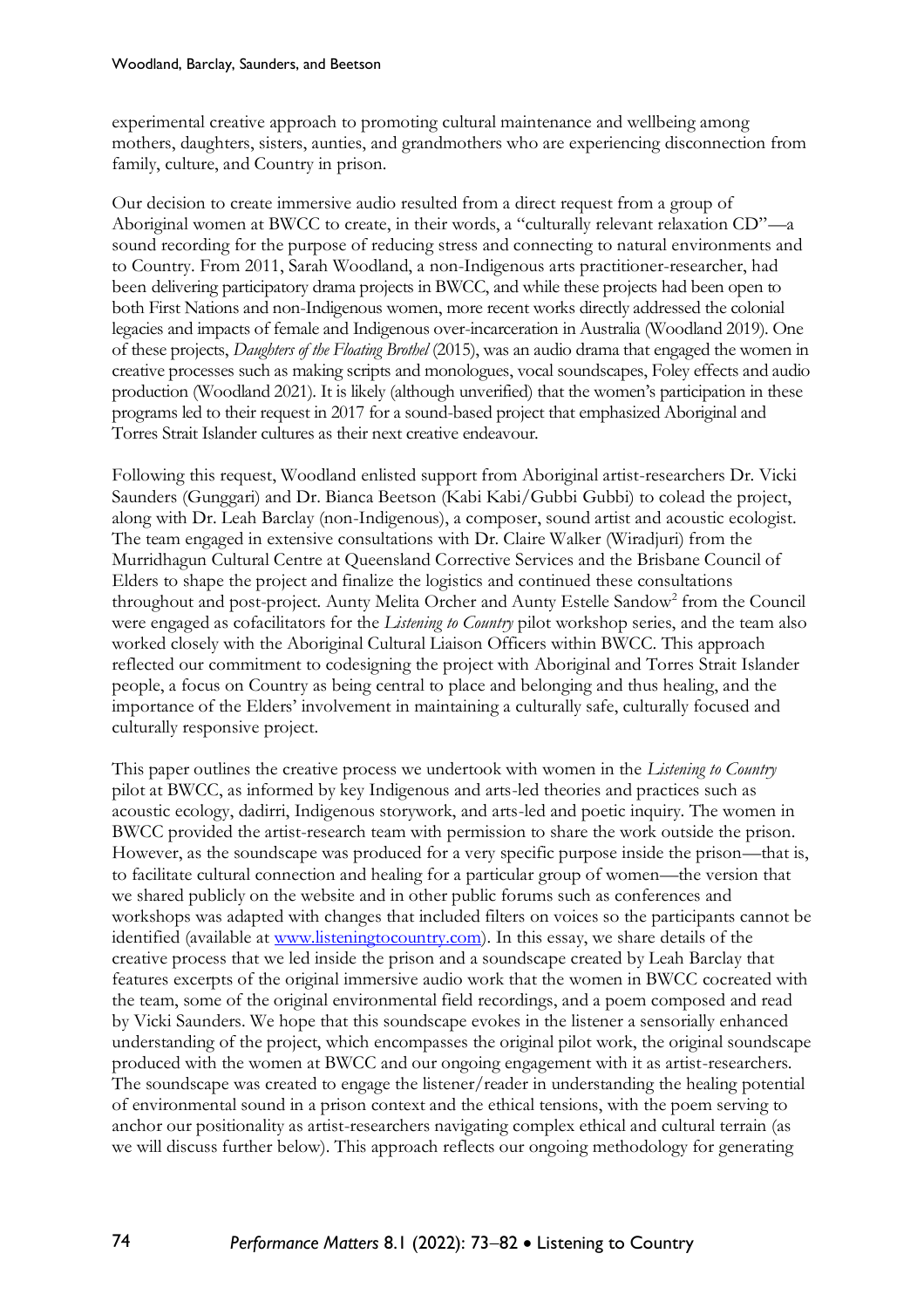and translating knowledge from the research in ways that draw on the acoustic and poetic resonances of our experience.

As we undertook this process, the principles and practices of acoustic ecology and dadirri (deep, active listening) underpinned and framed our understanding of the connection between listening to environmental soundscapes and the wellbeing of individuals and communities. Acoustic ecology is a dynamic interdisciplinary field concerned with the ecological, social, and cultural impact of our sonic environments. While the field evolved from research investigating the value of listening to natural environments and the negative implications of exposure to noise on our health and wellbeing (Schafer 1977), acoustic ecology incorporates other understandings around the value of listening. Acoustic ecology draws on Steven Feld's "acoustomology," which approaches sound as a distinctive medium for knowing the world (Feld 1996), and Pauline Oliveros' "deep listening," where sound facilities expanded consciousness and healing with transformational changes in the body and mind (Oliveros 2005).

From an Indigenist research perspective, acoustic ecology echoes the practice and principle that is becoming more widely known as dadirri—an active and deep way of listening to the world around us, the Country. Dadirri comes from the Ngan'gikurunggurr and Ngen'giwumirri languages of the Aboriginal peoples of the Daly River region (Northern Territory, Australia). Aboriginal healer and educator Miriam-Rose Ungunmerr (2017) introduced this term to frame and explain the philosophy and concepts behind her work and ways of being the world. As a practice, dadirri means listening with more than the ears; it is whole body listening. Arts-led and poetic inquiry were central to our methodology, in which creative acts such as drawing, poetry, storytelling and performance became the processes by which knowledge was generated and translated (McNiff 1998; Prendergast et al. 2009).

#### **The Creative Process**

In order to fulfil its purpose of promoting cultural connection, maintenance and wellbeing, *Listening to Country* reflected an equal emphasis on the process of engaging in reflective listening and creative practices and the outcome of producing the audio work. The team worked over a three-week period with a group of women at Brisbane Women's Correctional Centre (BWCC), a reception and remand centre located just west of Brisbane where, at the time of the project, Aboriginal and Torres Strait Islander women made up nearly a quarter of the prison population. The participant group fluctuated in size between one and twelve, depending on a range of outside factors that included health or legal visits, transfer to other centres, or release. The creative process initially involved the group listening together to recordings of environmental sounds and soundscapes that we brought in from outside, yarning<sup>3</sup> (talking) together about what feelings and memories these evoked, and then discussing and documenting what other sounds or environmental soundscapes might connect the women to their Country, or their "belonging place." It was important to include the broader idea of belonging for those women who did not know their Country or ancestry, which for some First Nations peoples can bring about feelings of shame or distress due to the ongoing effects and ruptures brought about by colonization.

For these incarcerated women, separated from community and family networks and Country, and denied opportunities to engage with their cultural traditions and practices, yarning about places of belonging was an important aspect of the creative inquiry process and ethics of the project throughout. It invariably drew out positive memories and stories, for example, about swimming in waterholes as a child, sitting by a campfire in the evening, or listening to children's laughter. Indigenous storywork is grounded in the idea that Indigenous meaning-making occurs through the relationship between the storyteller and the story. Indigenous stories within a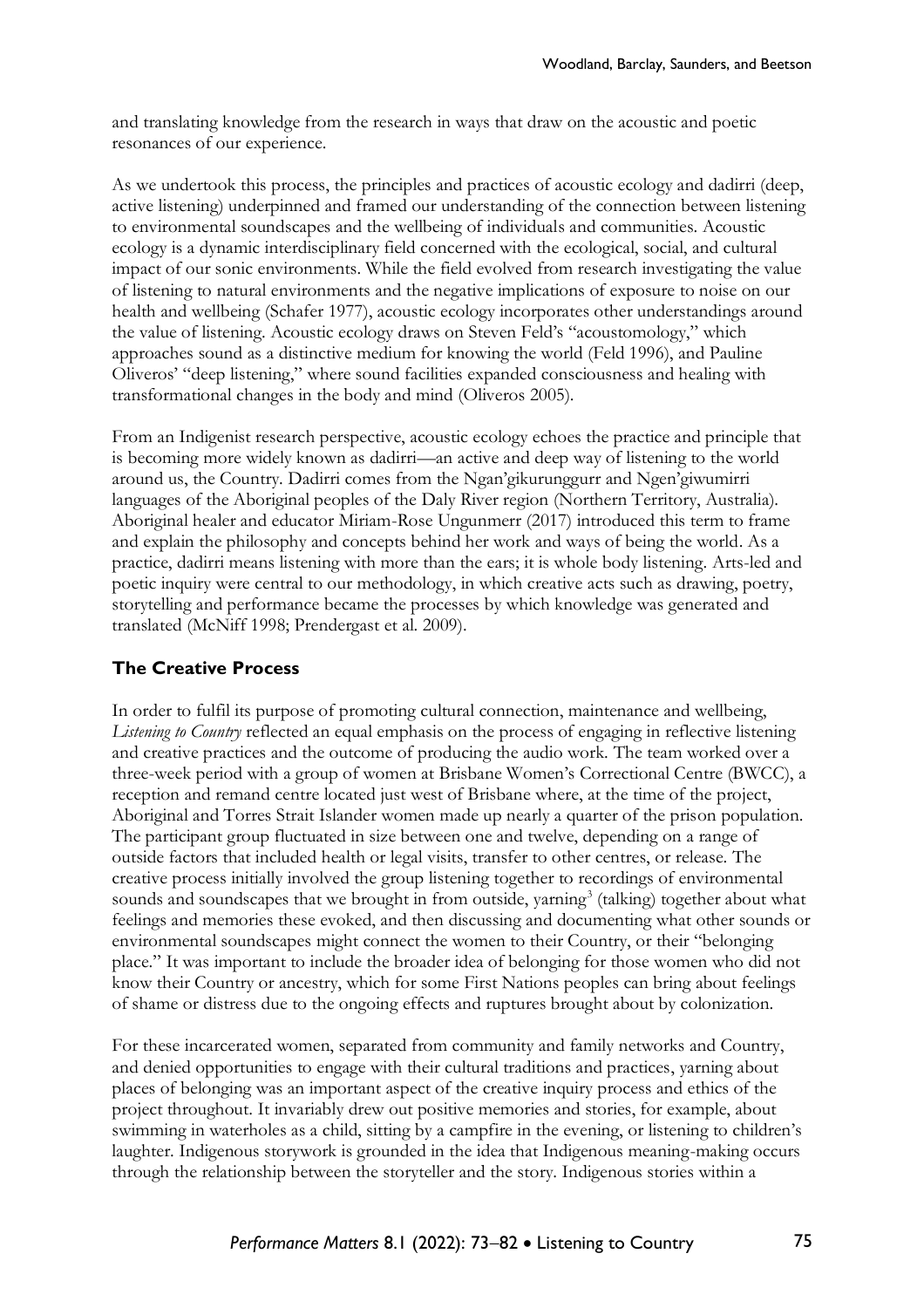predominantly oral knowledge system are living stories held within Indigenous bodies (Hughes 2013; Archibald 2008). Health research in Australia is often framed within "deficit discourses" that position Indigenous peoples as a "problem" to be "solved" by Western knowledge systems (Fogarty et al. 2018). Working with Indigenous stories in health research involves confronting or raising awareness of the culturally toxic stories imposed on Indigenous bodies by colonizing storytellers. The goal for working with story through this approach is to tell Indigenous stories in ways that make us all stronger through a collective process of affirmation and acknowledgment of our strengths and knowledges (Abadian 2006; Wingard and Lester 2001). By grounding our *Listening to Country* methodology in the women's positive stories and memories, specifically by representing these through sound and soundscape, our project speaks back to mainstream health and criminology research in Australia that continues to silence these women and frame their experiences through deficit narratives and discourses.

After the yarning sessions, the research team went off-site, as the women were unable to leave the prison, and made recordings of the sounds and environments that had been identified (where possible). We recorded over eighty hours of material during the field recording for this project. These recordings were edited into short soundscapes from each location (over fifteen sites) and brought back to the prison to begin the process of listening and collaborative composition with the women. The sound recordings reflected the yarning stories and memories shared by the women and included sounds of waterfalls, birdsong, children laughing, ocean waves and dolphins underwater and a traditional song sung by Kabi Kabi/Gubbi Gubbi artist Lyndon Davis.<sup>4</sup>

As we played back the environmental field recordings through high-quality speakers in surround sound, we invited the group to listen deeply while engaging in reflective drawing with coloured pastel on large pieces of paper. This further strengthened a sense of embodied listening and expressiveness connected to the women's sites and sounds of belonging. In addition to environmental sounds from outside the prison, the women were keen to incorporate human sounds in the soundscape, such as breathing, heartbeats, traditional clapsticks and so on, which we recorded with them inside. This included recording a poem that reflects the women's feelings about listening to Country, an excerpt of which we share below. The poem was created through a poetic inquiry process, where our team kept a journal of verbatim comments made by the women after each listening session to the field recordings and during our yarning circles. Their comments focused on their reflections and responses to listening to the soundscapes, including the effects of the soundscapes on their sense of wellbeing and their connection to Country and/or culture. After we shared these verbatim comments with the whole group, two of the women worked together to sequence comments into a poem, which they then read aloud and recorded for the final soundscape:

Like a dreamtime story / it is beautiful to my ears / and the sounds of my kids' voices / the sounds of water flowing / and the flood of fish / makes me feel free, spiritually alive / sounded like she was outside in the world on her journey. / Spiritually alive / I just get goose bumps / my ancestors were there telling me where to walk / When you hear it you can feel it. / The only thing I hear is my heart beating / sitting in the dark / can't hear no birds, no fire / I can't say the meaning / the true meaning is deeper than us, in the dance. / I feel warm / I feel my soul / like voices walking away / centring your spirit. (Excerpt from original poem, also reproduced in Morrison et al. 2020)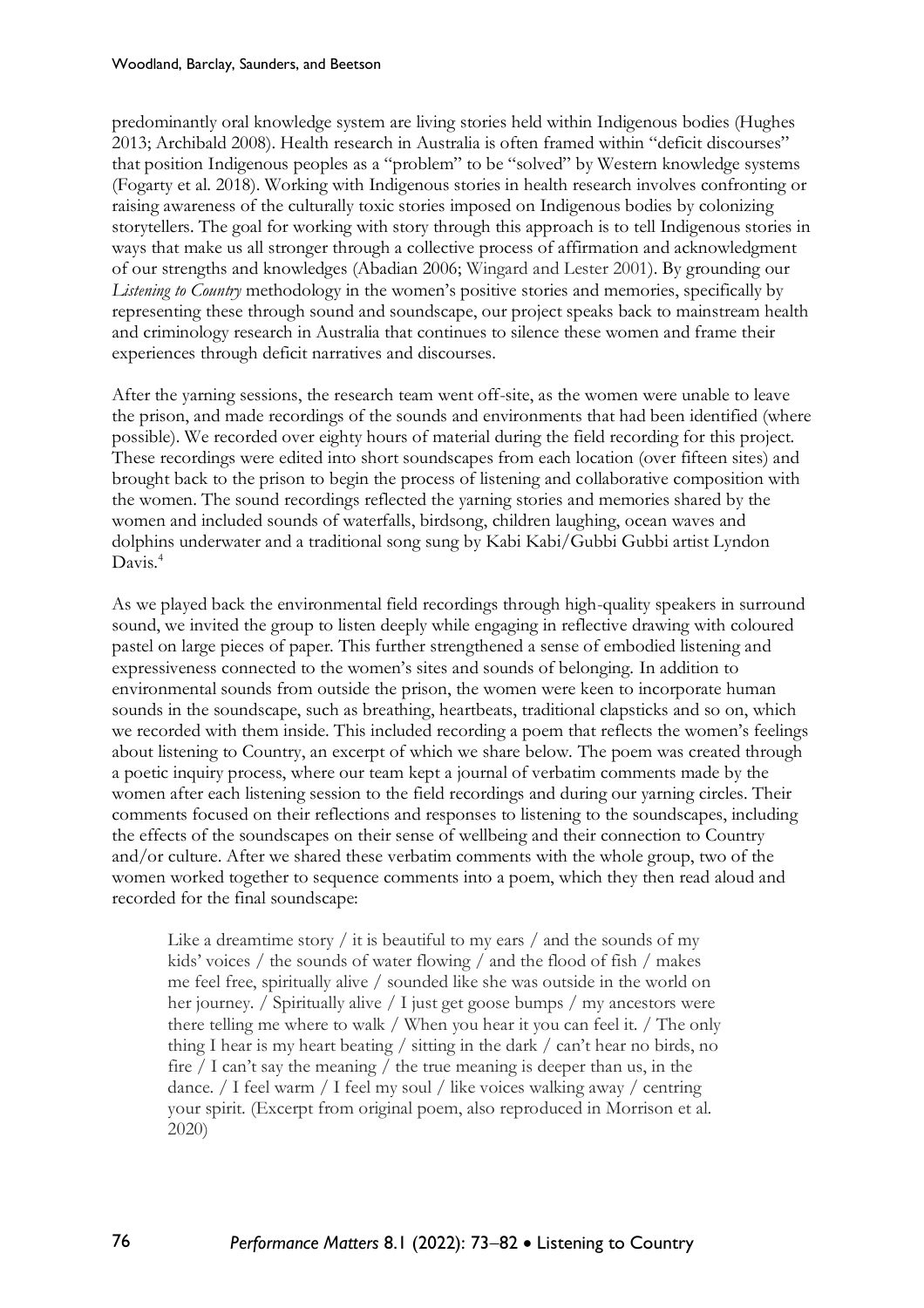The poem reflects the generation of meaning and knowledge that is possible through poetic inquiry—creating qualitative, arguably deeper understandings of wellbeing and healing that move beyond positivist empirical approaches (Prendergast et al. 2009). This also supports the goals of Indigenous storywork discussed earlier, where the embodied knowledges and cultural strengths shared by the women through yarning were highlighted and reflected back through the poem.

The poem also reflects our commitment through the *Listening to Country* process to using sound intentionally to promote "acoustical agency" (Rice 2016), where participants might take control of the sonic environment and resist the oppressive industrial soundscapes of the prison. On a larger scale, this approach involves using sound as a form of "sonic agency" (LaBelle 2018) or resistance to the structurally racist systems of health, welfare and criminal justice that keep First Nations women such as those in our group in a state of "systemic entrapment."<sup>5</sup> The collaborative process our team took with women inside the prison was at times empowering and transporting, enabling the women to make and listen to sounds and soundscapes that, as alluded to in the poem above, were ordinarily drowned out by the oppressive machinery of the prison and the wider systems of entrapment surrounding their lives.

Our entire creative process was not without tensions arising from the project's situation within a secure custodial environment. Despite the potential for "sonic agency" described above, the process of deep listening and recording was nevertheless constantly challenged by the industrial soundscape of the prison environment, with slamming doors, air-conditioning vents, two-way radio chatter, and interruptions all disrupting the potential for quiet focus and reflection.

For security reasons, after initially being given permission by Corrections, we were ultimately unable to bring a laptop into the prison, and so the women were not allowed to edit the soundscape in real time. The women's involvement with the composition process therefore occurred without sound composition and production technology, but instead through paper printouts: drawing, brainstorming, and constructing "maps" of different sounds. These included images and words depicting animals, birds, human sounds, and landscapes recorded outside the prison, arranged in a sequence on the floor of the workshop space through a process of discussion and negotiation. This limitation created key tensions around cultural safety and ownership, which became apparent during one workshop when the women became angry and highlighted their concerns about cultural appropriation and their loss of control over the creative process. Addressing these tensions with the women led to the creation of the poem called "Echoes of Listening to Country" described below.

Despite these tensions, there were also many moments of meaningful engagement and connection, where the women described the soundscapes that they heard and composed as making them feel calm, relaxed, and free. Professor Elena Marchetti from the Griffith University Law School conducted an independent process evaluation of the project, which included interviews with three of the women involved, as well as staff from BWCC (see Marchetti et al. 2022). The evaluation found that the women involved in the project felt a reconnection to or strengthening of their connection to culture and Country, facilitated through discussion and deep listening to sounds from the natural environment and by interacting with Elders. This, combined with our own observations and reflections on the project and the poetic and storied responses from the women through the process, demonstrates that this unique, interdisciplinary approach might have, at least in part, reached its goals.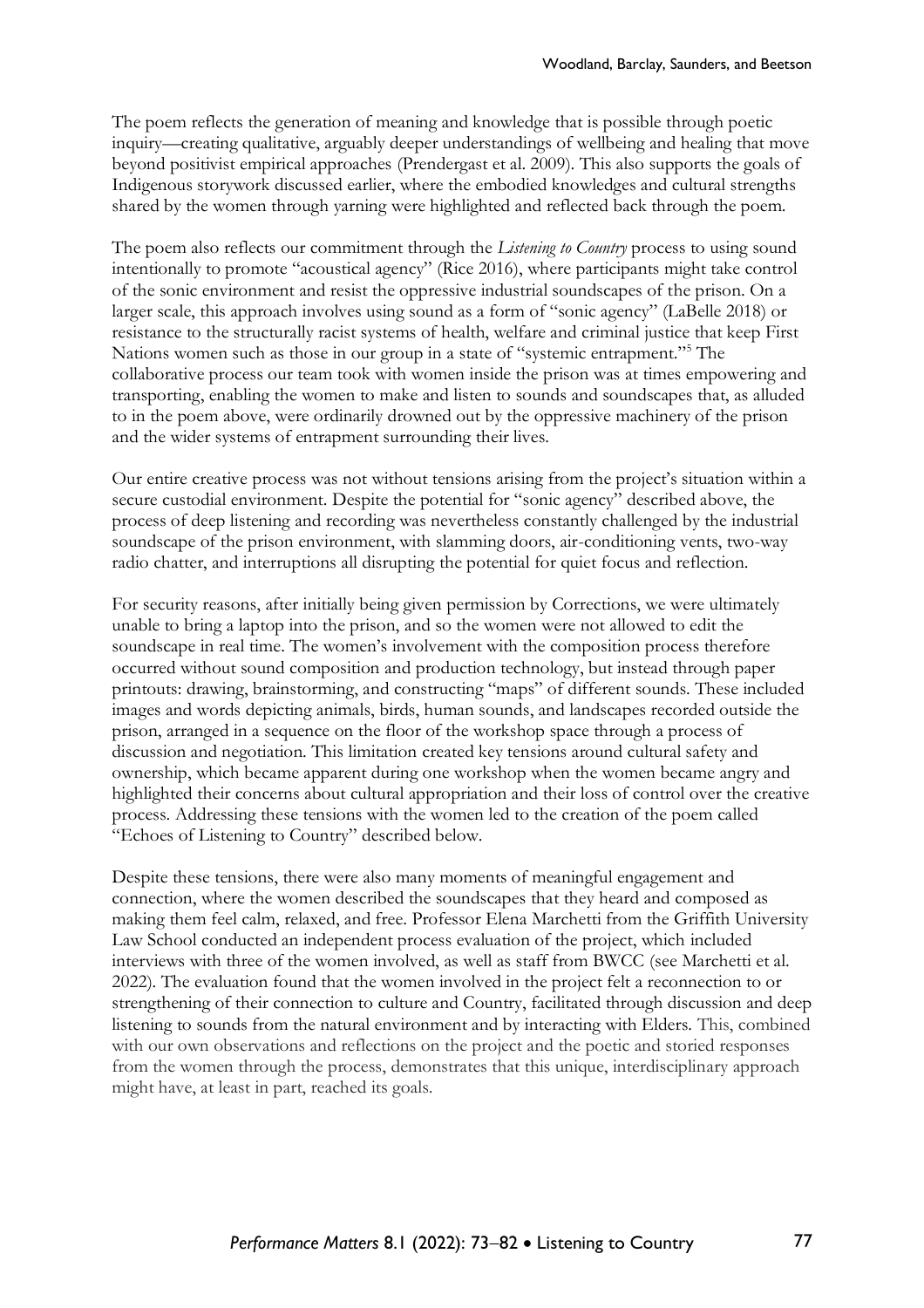#### **The Artist-Researchers' Response: "Echoes of Listening to Country"**

The *Listening to Country* methodology, which we piloted inside Brisbane Women's Correctional Centre (BWCC), continues outside the prison environment. Since our time with the women on the project, our team has generated and shared knowledge through different modes of research translation, including listening events, workshops, and written works. This includes the soundscape "Listening to Country," which is the living text of our work with the women in the prison. In addition, we have made a new soundscape, "Echoes of Listening to Country," for this special issue, which represents our own ekphrastic response as researchers to the creative process we led inside the prison.

Extending on the more traditional definition of ekphrastic poetry (as a poem written in response to a painting), researchers might create a work of poetry, music, sound, or performance in response to a creative artifact or experience. This process of ekphrasis arises from the resonance or embodied listening and knowing that occurs through the experience (see Maddison-MacFayden 2012). While it features excerpts of the original work the women in BWCC cocreated with the team (used with permission), the ekphrastic sound work published here reflects our experience as researchers as we navigated this emergent mode of inquiry through methods such as yarning, echo poetry,<sup>6</sup> and audio composition. The idea of resonance continues as we researchers acknowledge the need to use our privileged voices to interrogate our own practices and help amplify the voices of those who are seldom heard.

The "Echoes" soundscape includes elements of the project we used with the women at BWCC. It features environmental field recordings that we recorded off-site, some of which were used in the original "Listening to Country" soundscape and some that were not. These include a dusk chorus of insects deep in the rainforest, distant waterfalls, ocean waves, humpback dolphins and a thunderstorm recorded from the banks of the Nerang River. The soundscape also incorporates recordings of the women's voices that have been processed and filtered through the soundscapes.

"Echoes" opens with a poem written by Gunggari team member Vicki Saunders and recorded inside the trunk of a tree at Curtis Falls on Yugambeh Country in Queensland. Saunders wrote the poem during the *Listening to Country* pilot as a direct response to the challenge of working sensitively, safely, and intuitively toward meaningful cultural connection while inside such a tense, culturally unsafe institutional environment. She shared the poem with the group inside BWCC as a way of opening up a conversation within the yarning circle. The poem reflected her feelings of questioning and being unsettled, knowing that she held a sense of cultural responsibility and a duty of care as one of the artist-research team members to hold the workshop space. The poem asks why we (the women and the project team) were here—not in the prison, but coming together to do this work. Saunders approached this poem as a gentle way to work with the tensions and conflicts mentioned earlier, using poetry as an alternative way to create space for discussion. The idea to record the poem inside the tree occurred later during one of the off-site field recording sessions in the bush when testing the sounds within a large "grandmother" tree with a wide hollowed-out trunk. Reading the poem standing inside the tree created strong reverberations for the human voice, so the poem was performed and recorded there. This second performance extended the poem's meaning far beyond its initial impetus, moving the question "Why are you here?" out of its initial context and into a more existential realm via the presence and reverberation of a wholly natural space.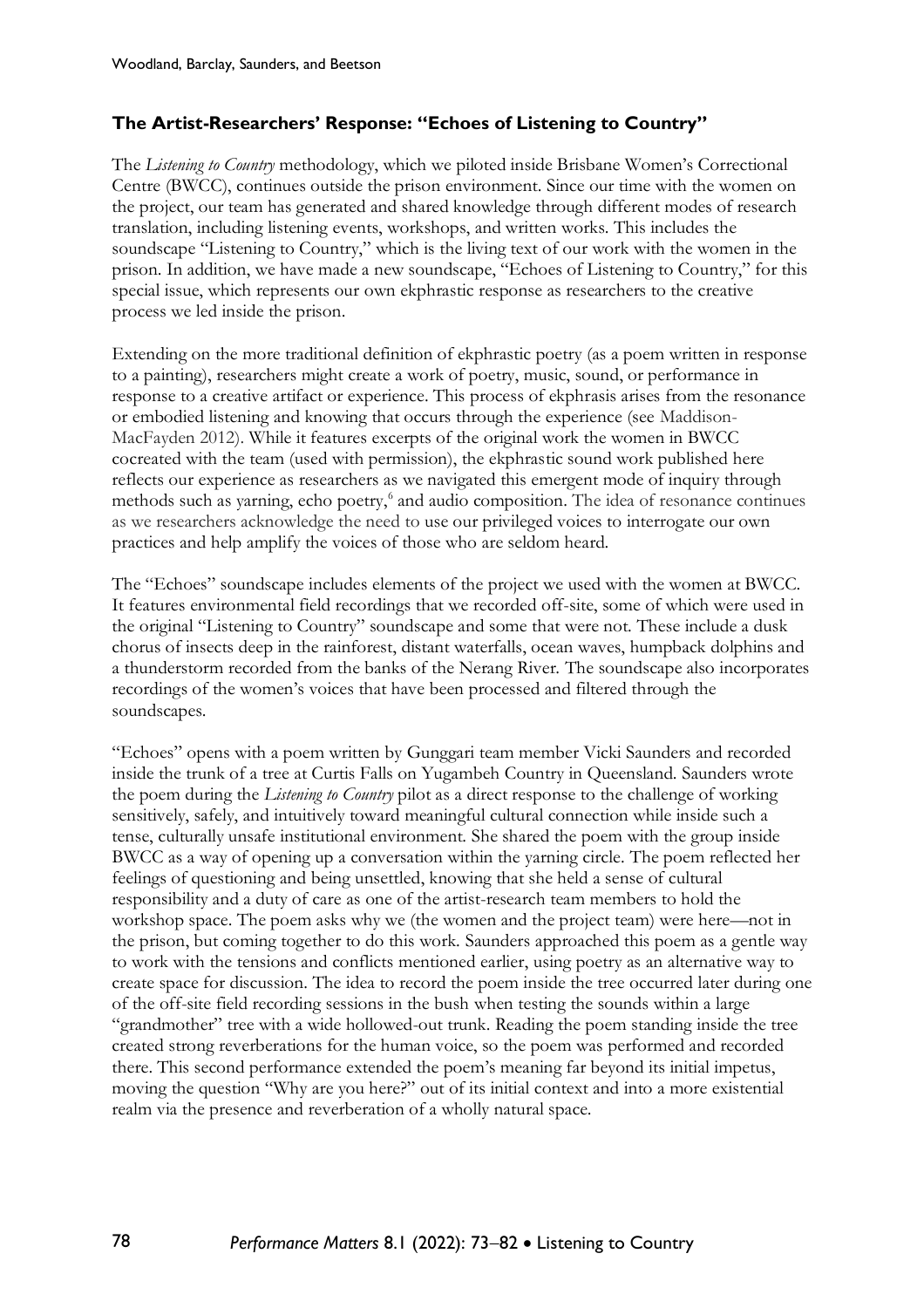#### **Conclusion: Healing through Soundscapes**

Recent research has suggested that listening to natural environments through remote experiences (such as sonic performances and installations) has the potential to evoke a profound connection to place (see Barclay 2018; Bates et al. 2020). The project evaluation supports the idea that women's listening from within the walls of a prison could have similar health benefits to physically listening on Country (Marchetti et al. 2022). Actively listening to environmental soundscapes in an embodied way facilitates a sense of ecological interconnection and resonates with what Timothy Morton (2012) describes as the vast intertangling "mesh" flowing through all dimensions of life. It highlights the temporal and performative nature of sound and how its attendant process of listening can facilitate a presence and connection to place.

As we continue to share the *Listening to Country* approach through different knowledge translation platforms and encounters in scholarly and community settings, we see the potential for soundbased collaborative creative processes such as this to be adapted and applied to different institutional settings where Aboriginal and Torres Strait Islander peoples might experience dislocation or distance from places of belonging and Country. Following the pilot program delivered in BWCC, the researchers delivered a two-hour workshop to sixteen Aboriginal and Torres Strait Islander women at Southern QLD Correctional Centre as part of the knowledge translation activities for the project. As we describe in Morrison et al. (2020),

these women listened to the work that had been created in BWCC, and engaged in yarning and reflective drawing. When asked to reflect on the usual soundscape of the prison, the women said that the sounds of doors slamming, keys, two-way radios and other industrial noises contributed to feelings of anxiety and stress. They understood clearly how listening to environmental soundscapes from outside on Country might help to mitigate these feelings. Afterwards, they reflected that the session had made them feel relaxed and calm, and they were very keen for the program to be delivered in that centre in the future. The healing benefits of the project were seen by stakeholders to be particularly relevant for Aboriginal and Torres Strait Islander people who were displaced and vulnerable in other settings, such as those in hospital or medical settings.

The process and work we undertook with the women in the pilot is an ongoing, generative movement of knowledge and resonance, potentially creating a "social echo" (Lederach and Lederach 2010) that reverberates well beyond the walls of Brisbane Women's Correctional Centre. Our hope is that these reverberations continue the deep listening necessary for transforming oppressive and punitive systems of entrapment and healing the harms associated with colonization.

#### **Notes**

1. This Aboriginal and Torres Strait Islander-led Research Institute was established in 2010 to generate high-quality, high-impact research and knowledge translation in health and wellbeing for Australia's First Peoples [\(https://www.lowitja.org.au/page/about-us\)](https://www.lowitja.org.au/page/about-us).

2. The title "Aunty" is commonly conferred in Aboriginal and Torres Strait Islander culture to a female Elder who has seniority and cultural authority in her community and, by extension, in other communities and contexts.

3. Yarning is a First Nations cultural form of communication and conversation that privileges building respectful and reciprocal relationships. The use of a yarning circle (or dialogue circle) is an important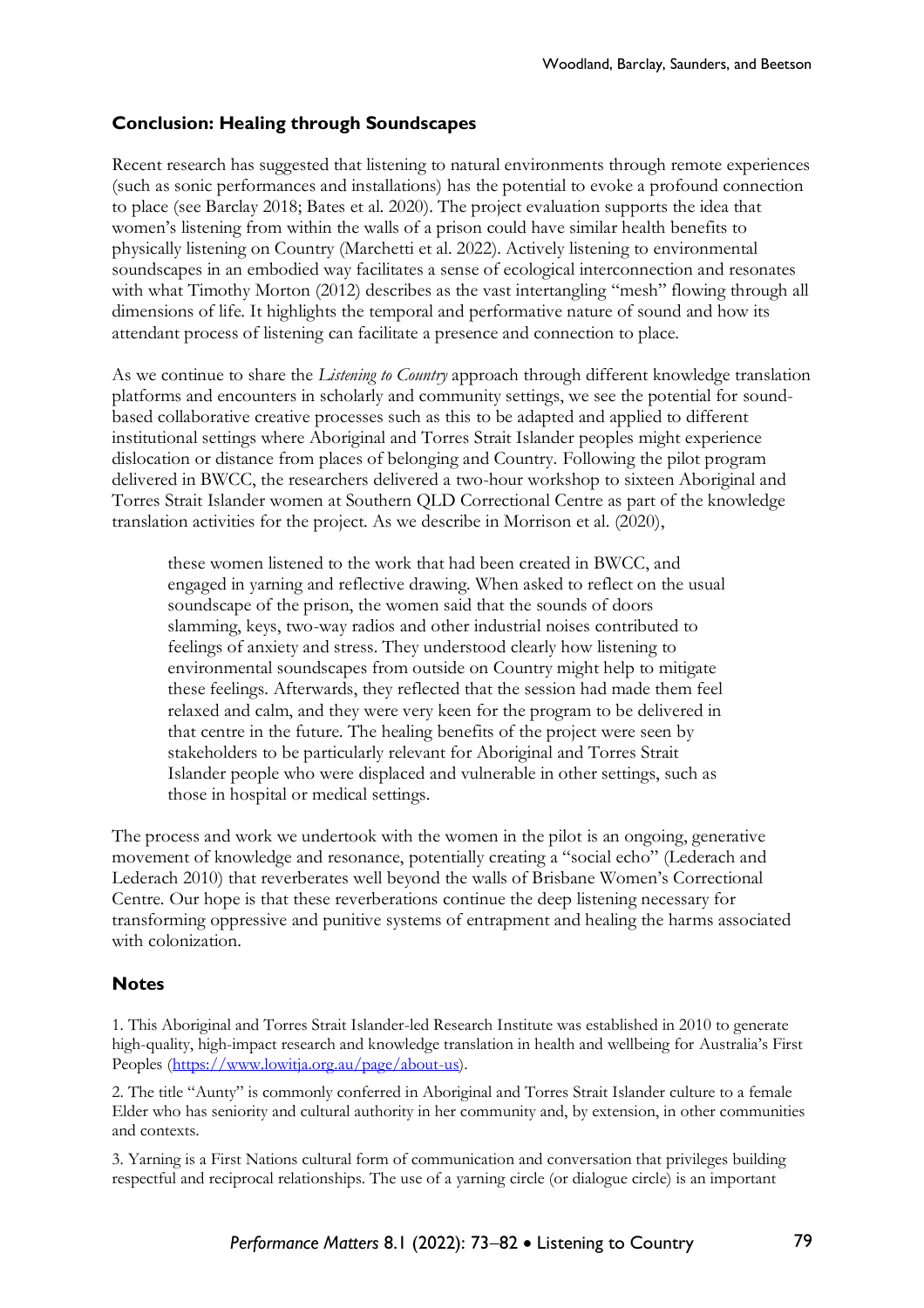process within Aboriginal and Torres Strait Islander cultures and has become an important method of inquiry, promoting relational accountability in participatory research that involves Indigenous communities in Australia (Barlo et al. 2021).

4. Examples of original recordings used in this stage of the process include Kookaburras at [https://soundcloud.com/leah\\_barclay/listening-to-country-kookaburras/s-qme6Sr0vMPh](https://protect-au.mimecast.com/s/BME0C6X1PysrMOXGVcpDy-O?domain=soundcloud.com) and Dusk Wetland Frogs at [https://soundcloud.com/leah\\_barclay/listening-to-country-dusk-wetland-frogs/s-](https://protect-au.mimecast.com/s/E-3fC71ZQzSAypLWEsWqsYD?domain=soundcloud.com)[7pWESo7OC4y.](https://protect-au.mimecast.com/s/E-3fC71ZQzSAypLWEsWqsYD?domain=soundcloud.com)

5. See the research project "Systemic Entrapment," interrogating the intersecting government systems that maintain First Nations peoples' oppression: The University of Wollongong, [https://www.uow.edu.au/global-challenges/building-resilient-communities/systemic-entrapment/.](https://www.uow.edu.au/global-challenges/building-resilient-communities/systemic-entrapment/)

6. In this context, we are using the term to refer to the process of echoing back that which resonates in the listener/the poet listening—to echo what others have expressed/articulated, amplifying their meaning/expression in a creative form. Echo poetry aims for resonance—that which is heard by the listener/observer and expressed back verbatim using the words that are "heard."

### **Acknowledgments**

The research discussed in this paper was conducted with approval from the Human Research Ethics Committee, Griffith University (2017/578), and from the Lowitja Institute for Aboriginal and Torres Strait Islander Health Research. As such, it conformed to strict guidelines for ethical research with Aboriginal and Torres Strait Islander peoples in Australia as outlined in the National Health and Medical Research Council (NHMRC) and the Australian Institute for Aboriginal and Torres Strait Islander Studies (AIATSIS).

Excerpts of the original work that was created in collaboration with the women at BWCC are included here with permission from the women participants.

The research discussed in this paper was completed with support from Queensland Corrective Services. The views expressed herein are solely those of the authors and in no way reflect the views or policies of Queensland Corrective Services.

## **References**

- Abadian, Sousan. 2006. "Cultural Healing: When Cultural Renewal is Reparative and When it is Toxic." *Pimatisiwin: A Journal of Aboriginal and Indigenous Community Health* 4 (2): 5–28. http://www.pimatisiwin.com/online/?page\_id=356.
- Archibald, Jo-Ann. 2008. "An Indigenous Storywork Methodology." In *Handbook of the Arts in Qualitative Research: Perspectives, Methodologies, Examples, and Issues*, edited by Gary J. Knowles and Ardra L. Cole, 371–93. Thousand Oaks: Sage.
- Australian Law Reform Commission. 2017. *Pathways to Justice—Inquiry into the Incarceration Rate of Aboriginal and Torres Strait Islander Peoples*, Final Report No. 133. Sydney: Australian Law Reform Commission. [https://www.alrc.gov.au/publications/indigenous-incarceration](https://www.alrc.gov.au/publications/indigenous-incarceration-report133)[report133.](https://www.alrc.gov.au/publications/indigenous-incarceration-report133)
- Barclay, Leah. 2018. "The Agency of Sonic Art in Changing Climates." In *The Routledge Research Companion to Electronic Music: Reaching out with Technology*, edited by Simon Emmerson, 178– 202. London: Routledge.
- Barlo, Stuart, William (Bill) Edgar Boyd, Margaret Hughes, Shaun Wilson, and Alessandro Pelizzon. 2021. "Yarning as Protected Space: Relational Accountability in Research. *AlterNative: An International Journal of Indigenous Peoples* 17 (1): 40–48. [https://doi.org/10.1177/1177180120986151.](https://doi.org/10.1177/1177180120986151)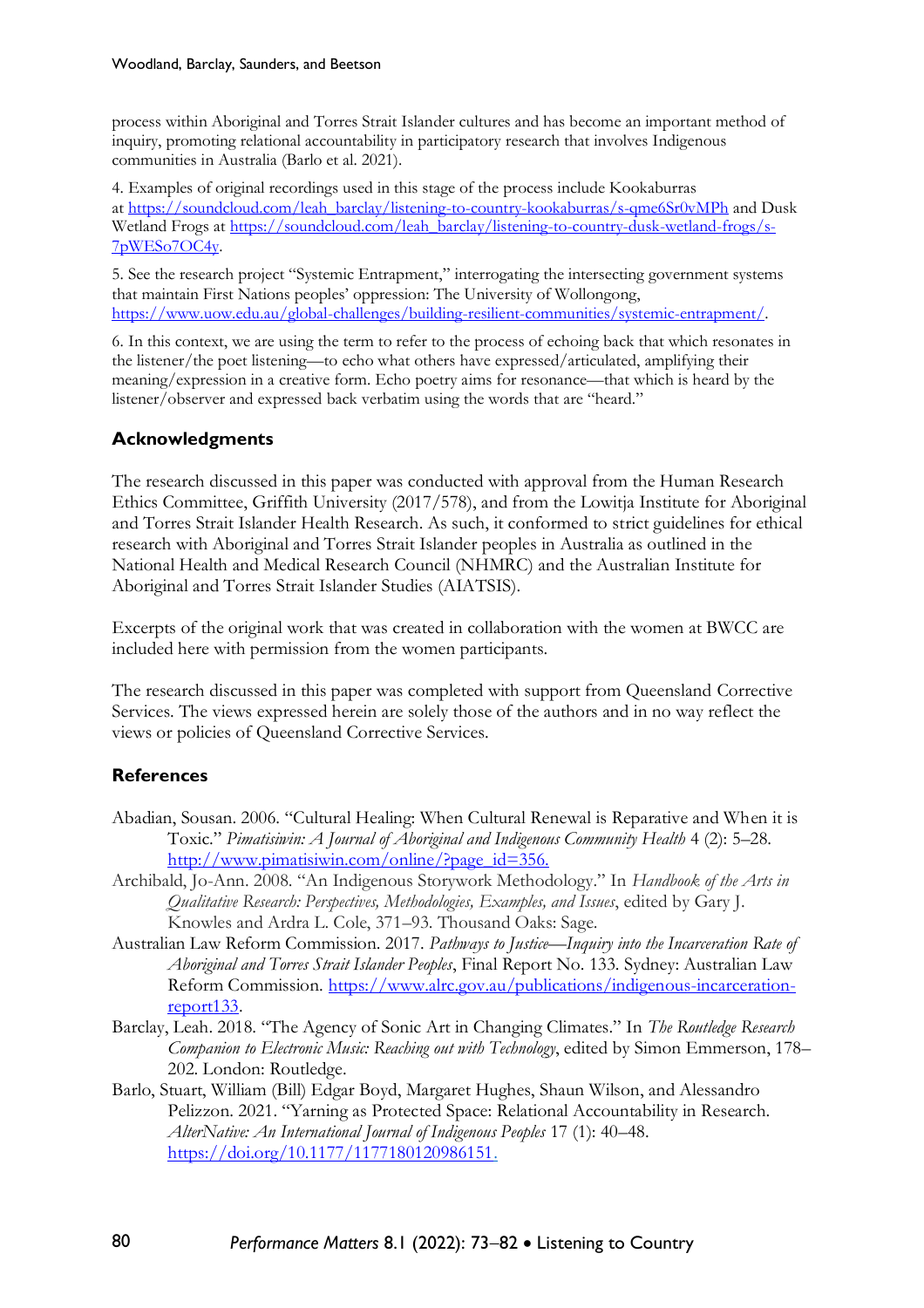- Bates, Victoria, Clare Hickman, Helen Manchester, Jonathan Prior, and Stephanie Singer. 2020. "Beyond Landscape's Visible Realm: Recorded Sound, Nature, and Wellbeing." *Health & Place* 61:102271. [https://doi.org/10.1016/j.healthplace.2019.102271.](https://doi.org/10.1016/j.healthplace.2019.102271)
- Carlson, Bronwyn. 2016. "Striking the Right Chord: Indigenous People and the Love of Country." *AlterNative: An International Journal of Indigenous Peoples* 12 (5): 498–512. [https://doi.org/10.20507/AlterNative.2016.12.5.5.](https://doi.org/10.20507/AlterNative.2016.12.5.5)
- Feld, Steven. 1996. "Waterfalls of Song: An Acoustemology of Place Resounding in Bosavi, Papua New Guinea." In *Senses of Place*, edited by Steven Feld and Keith H. Basso, 91– 135. New Mexico: School of American Research Press.
- Fforde, Cressida, Lawrence Bamblett, Ray Lovett, Scott Gorringe, and Bill Fogarty. 2013. "Discourse, Deficit and Identity: Aboriginality, the Race Paradigm and the Language of Representation in Contemporary Australia." *Media International Australia* 149 (1): 162–73. [https://doi.org/10.1177/1329878X1314900117.](https://doi.org/10.1177/1329878X1314900117)
- Fogarty, William, Hannah Bulloch, Siobhan McDonnell, and Michael Davis. 2018. "Deficit Discourse and Indigenous Health: How Narrative Framings of Aboriginal and Torres Strait Islander People are Reproduced in Policy." Melbourne: The Lowitja Institute. [https://www.lowitja.org.au/page/services/resources/Cultural-and-social](https://www.lowitja.org.au/page/services/resources/Cultural-and-social-determinants/racism/Deficit-Discourse-and-Indigenous-Health)[determinants/racism/Deficit-Discourse-and-Indigenous-Health.](https://www.lowitja.org.au/page/services/resources/Cultural-and-social-determinants/racism/Deficit-Discourse-and-Indigenous-Health)
- Henry, Barbara R., Shane Houston, and Gavin H. Mooney. "Institutional Racism in Australian Healthcare: A Plea for Decency." *Medical Journal of Australia* 180 (10): 517–20. https:**//**[doi.org/10.5694/j.1326-5377.2004.tb06056.x.](https://doi.org/10.5694/j.1326-5377.2004.tb06056.x)
- Hughes, Karen E. 2013. "Resilience, Agency and Resistance in the Storytelling Practice of Aunty Hilda Wilson (1911–2007), Ngarrindjeri Aboriginal Elder." *M/C Journal* 16 (5). [http://www.journal.media-culture.org.au/index.php/mcjournal/article/view/714.](http://www.journal.media-culture.org.au/index.php/mcjournal/article/view/714)
- Kendall, Sacha, Stacey Lighton, Juanita Sherwood, Eileen Baldry, and Elizabeth Sullivan. 2019. "Holistic Conceptualizations of Health by Incarcerated Aboriginal Women in New South Wales, Australia." *Qualitative Health Research* 29 (11): 1–17. [https://doi.org/10.1177/1049732319846162.](https://doi.org/10.1177/1049732319846162)
- Lederach, John Paul, and Angela Jill Lederach. 2011. *When Blood and Bones Cry Out: Journeys through the Soundscape of Healing and Reconciliation*. Oxford: Oxford University Press.
- Maddison-MacFayden, Margot. 2012. "This White Woman Has Journeyed Far: Serendipity, Counterstories, Hauntings, and Ekphrasis as a Type of Poetic Inquiry." In "Narratives of Becoming a Researcher," special issue, *Morning Watch Journal of Educational and Social Analysis* 40 (1–2).

[https://www.mun.ca/educ/faculty/mwatch/mwatch\\_sped13/Maddison%20MacFadyen](https://www.mun.ca/educ/faculty/mwatch/mwatch_sped13/Maddison%20MacFadyen.pdf) [.pdf.](https://www.mun.ca/educ/faculty/mwatch/mwatch_sped13/Maddison%20MacFadyen.pdf)

Marchetti, Elena, Sarah Woodland, Vicki Saunders, Leah Barclay, and Bianca Beetson. 2022. "Listening to Country: A Prison Pilot Project That Connects Aboriginal and Torres Strait Islander Women on Remand to Country." *Current Issues in Criminal Justice*. [https://doi.org/10.1080/10345329.2021.2018813.](https://doi.org/10.1080/10345329.2021.2018813)

McNiff, Shaun. 1998. *Art-Based Research*. London: Jessica Kingsley.

- Moreton-Robinson, Aileen. 2003. "I Still Call Australia Home: Indigenous Belonging and Place in a White Postcolonizing Society." In *Uprootings/Regroundings: Questions of Home and Migration*, edited by Sara Ahmed, Claudia Castaneda, Anne-Marie Fortier, and Mimi Sheller, 23–40. London: Bloomsbury.
- Morrison, Brenda, Sarah Woodland, Vicki Saunders, Leah Barclay, and Bianca Beetson. 2020. "Weaving Our Narratives: Amplifying the Social Echo of Restorative Justice through the Arts." In *Art in Prisons: Taking Restorative Justice through Artistic and Narrative Projects*, edited by Gemma Varona Martínez, 41–52. San Sabastian: Tirant lo Blanch.
- Oliveros, Pauline. 2005. *Deep Listening: A Composer's Sound Practice*. New York: iUniverse.